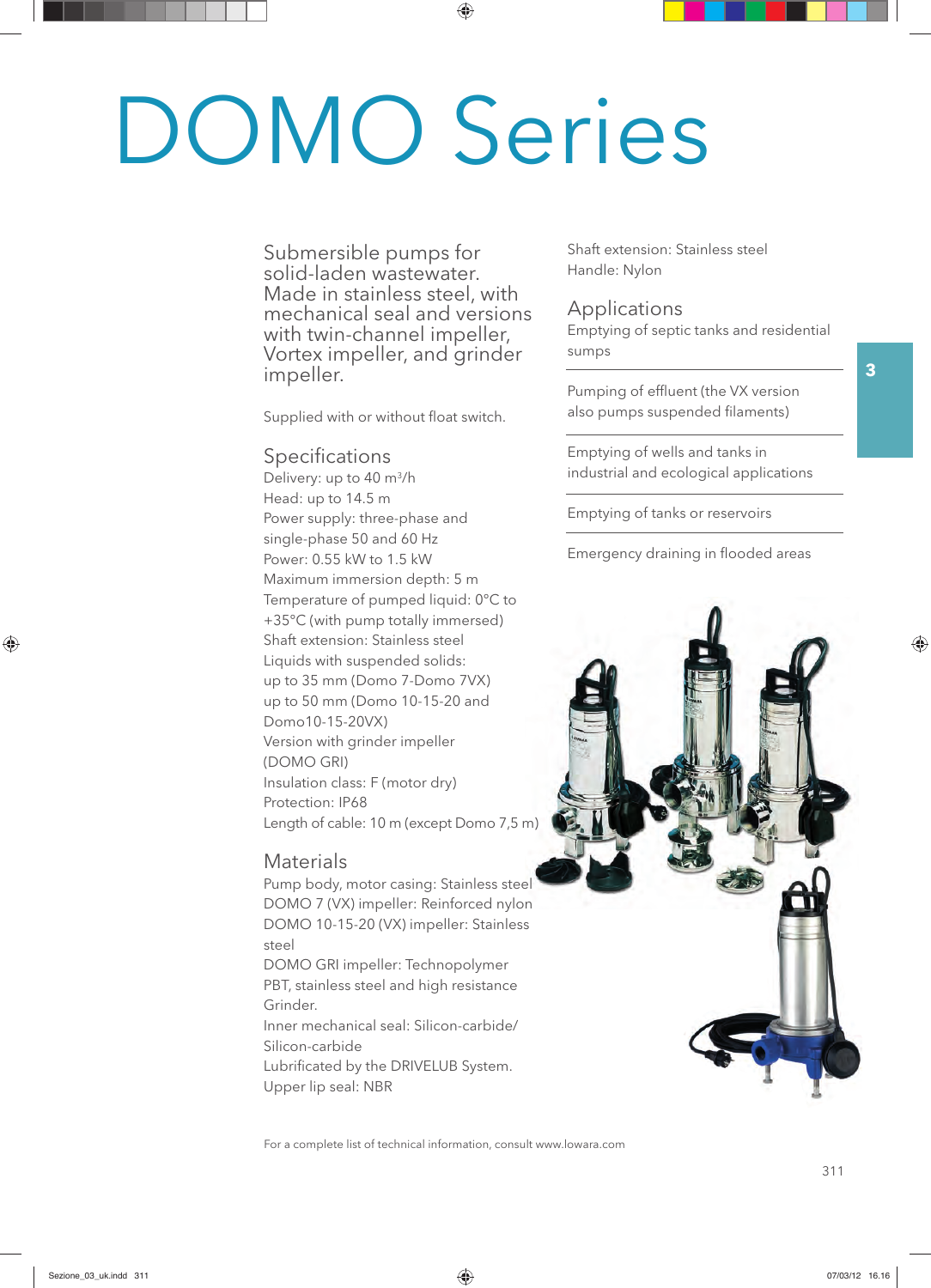## DOMO SERIES Operating characteristics at 50 Hz



## DOMO SERIES Hydraulic performance table

| <b>PUMP TYPE</b>                                                                                                                                            | <b>RATED</b> |      | $Q = DELIVERY$    |     |      |     |                                              |      |      |     |     |     |      |
|-------------------------------------------------------------------------------------------------------------------------------------------------------------|--------------|------|-------------------|-----|------|-----|----------------------------------------------|------|------|-----|-----|-----|------|
|                                                                                                                                                             | <b>POWER</b> |      | l/min<br>$\Omega$ | 100 | 150  | 200 | 250                                          | 300  | 320  | 400 | 500 | 600 | 670  |
|                                                                                                                                                             |              |      | $m^3/h$<br>0      | 6   | 9    | 12  | 15                                           | 18   | 19,2 | 24  | 30  | 36  | 40,2 |
|                                                                                                                                                             | kW           | HP   |                   |     |      |     | $H = TOTAL HEAD IN COLUMN OF WATER (METRES)$ |      |      |     |     |     |      |
| DOMO7(T)                                                                                                                                                    | 0.55         | 0.75 | 10.7              | 7.5 | 6,3  | 5.2 | 4,1                                          | 2,7  | 2.1  |     |     |     |      |
| $DOMO$ 10 $(T)$                                                                                                                                             | 0.75         |      | 10.1              | 8.5 | 7.8  | 7.2 | 6,6                                          | 6,0  | 5.8  | 4.7 | 3,2 |     |      |
| $DOMO$ 15(T)                                                                                                                                                | I . 1        | .5   | 12.7              | 1.0 | 10.2 | 9.5 | 8.8                                          | 8.0  | 7.8  | 6.6 | 5,2 | 3.6 |      |
| DOMO <sub>20T</sub>                                                                                                                                         | 1.5          |      | 14,8              | 3,2 | 2.4  |     | 10,9                                         | 10,2 | 9.9  | 8.7 |     | 5,4 | 4,2  |
| These performances are valid for liquids with density $\rho = 1.0$ kg/dm <sup>3</sup> and kinematic viscosity $v = 1$ mm <sup>2</sup> /s.<br>domo-2p50 a th |              |      |                   |     |      |     |                                              |      |      |     |     |     |      |

# Electrical data

| <b>PUMP TYPE</b>   | <b>INPUT</b> | <b>INPUT</b>    | <b>CAPACITOR</b> | <b>PUMP TYPE</b>    | <b>INPUT</b>     | <b>INPUT</b>    | <b>INPUT</b>    |
|--------------------|--------------|-----------------|------------------|---------------------|------------------|-----------------|-----------------|
|                    | POWER*       | <b>CURRENT*</b> |                  |                     | POWER*           | <b>CURRENT*</b> | <b>CURRENT*</b> |
| SINGLE-PHASE       |              | 220-240 V       |                  | THREE-PHASE         |                  | 220-240 V       | 380-415 V       |
|                    | kW           | А               | µF / 450 V       |                     | kW               | Α               | A               |
| DOMO <sub>7</sub>  | 0.80         | 3.94            | 16               | DOMO <sub>7</sub> T | 0.73             | 2.58            | 1.49            |
| DOMO <sub>10</sub> | .14          | 5.84            | 22               | DOMO 10T            | .09              | 4.09            | 2.36            |
| DOMO <sub>15</sub> | 1.58         | 7.02            | 30               | DOMO <sub>15T</sub> | $\overline{.49}$ | 4.73            | 2.73            |
| $\qquad \qquad$    |              |                 |                  | DOMO 20T            | .96              | 6,6             | 3,81            |

\*Maximum value in specified range domo-2p50\_a\_te

Black and white technical books available see www.lowara.it

**3**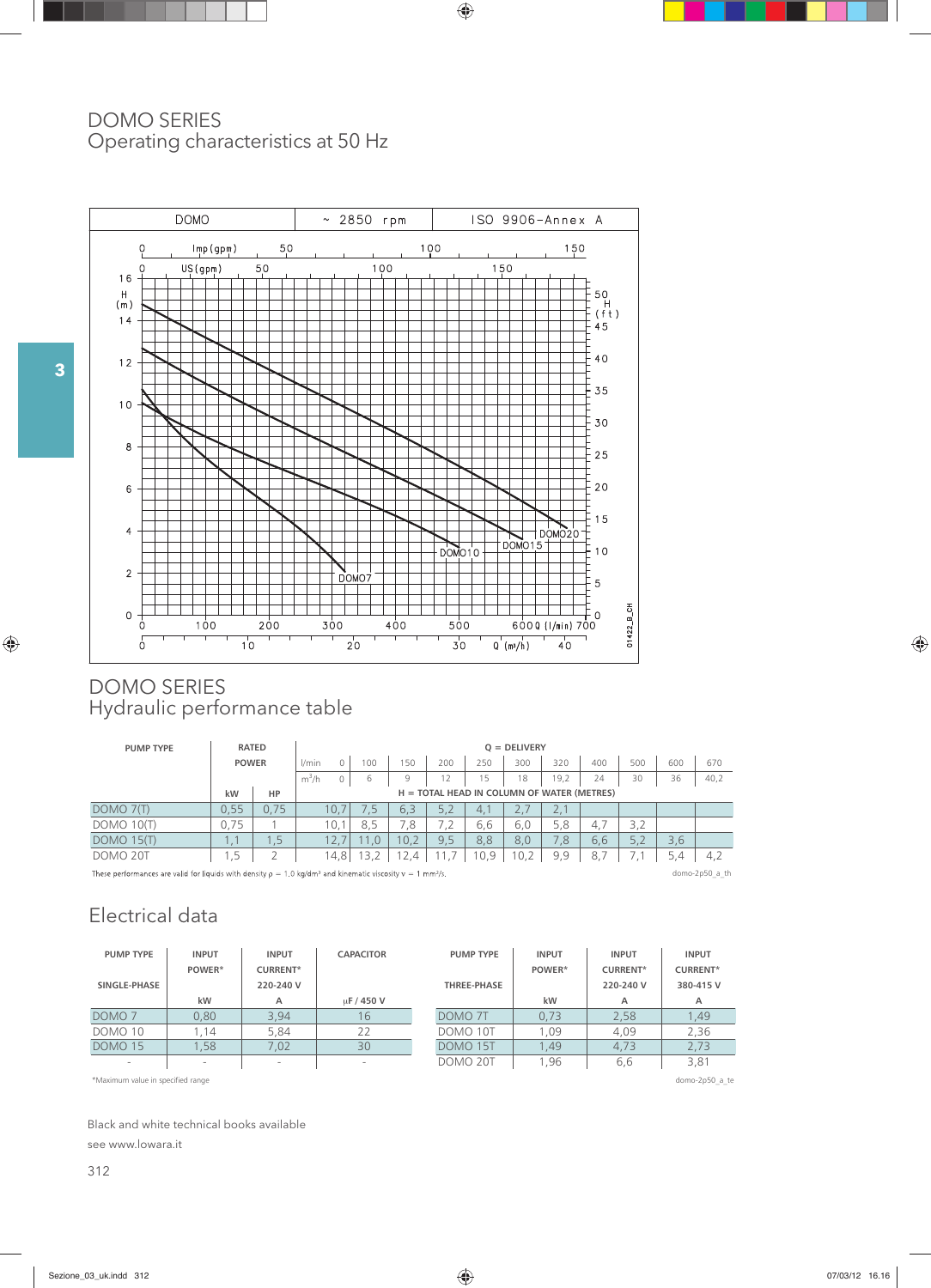## DOMO SERIES Dimensions and weights



| <b>PUMP TYPE</b><br>SINGLE-PHASE |                                  | <b>DIMENSIONS</b> (mm) |       | <b>DNM</b> | <b>WEIGHT</b>   | <b>PUMP TYPE</b><br>THREE-PHASE |                                  | <b>DIMENSIONS (mm)</b> | <b>DNM</b> | <b>WEIGHT</b> |                 |      |
|----------------------------------|----------------------------------|------------------------|-------|------------|-----------------|---------------------------------|----------------------------------|------------------------|------------|---------------|-----------------|------|
|                                  |                                  | н                      | H1    | C          |                 | kg                              |                                  | н                      | H1         | C             |                 | kg   |
| DOMO <sub>7</sub><br>DOMO 7VX    | DOMO 7 GT<br><b>IDOMO 7VX GT</b> | 391                    | 88    | 193        | Rp11/2          | 10,2                            | DOMO <sub>7</sub> T<br>DOMO 7VXT | 391                    | 88         | 193           | Rp11/2          | 8,9  |
| DOMO <sub>10</sub><br>DOMO10VX   | DOMO10 GT<br>DOMO10VX GT         | 468                    | 111,5 | 198        | Rp <sub>2</sub> | 13,6                            | DOMO10T<br>D0MO10VXT             | 438                    | 111.5      | 198           | Rp <sub>2</sub> | 11,6 |
| DOMO <sub>15</sub><br>DOMO15VX   | DOMO15 GT<br><b>IDOMO15VX GT</b> | 468                    | 111.5 | 198        | Rp <sub>2</sub> | 15,3                            | DOMO15T<br>DOMO15VXT             | 468                    | 111.5      | 198           | Rp <sub>2</sub> | 13,6 |
| $\overline{\phantom{a}}$         |                                  | $\sim$                 |       |            |                 |                                 | DOMO20T<br>D0MO20VXT             | 468                    | 111.5      | 198           | Rp <sub>2</sub> | 14,6 |

domo-2p50\_c\_td

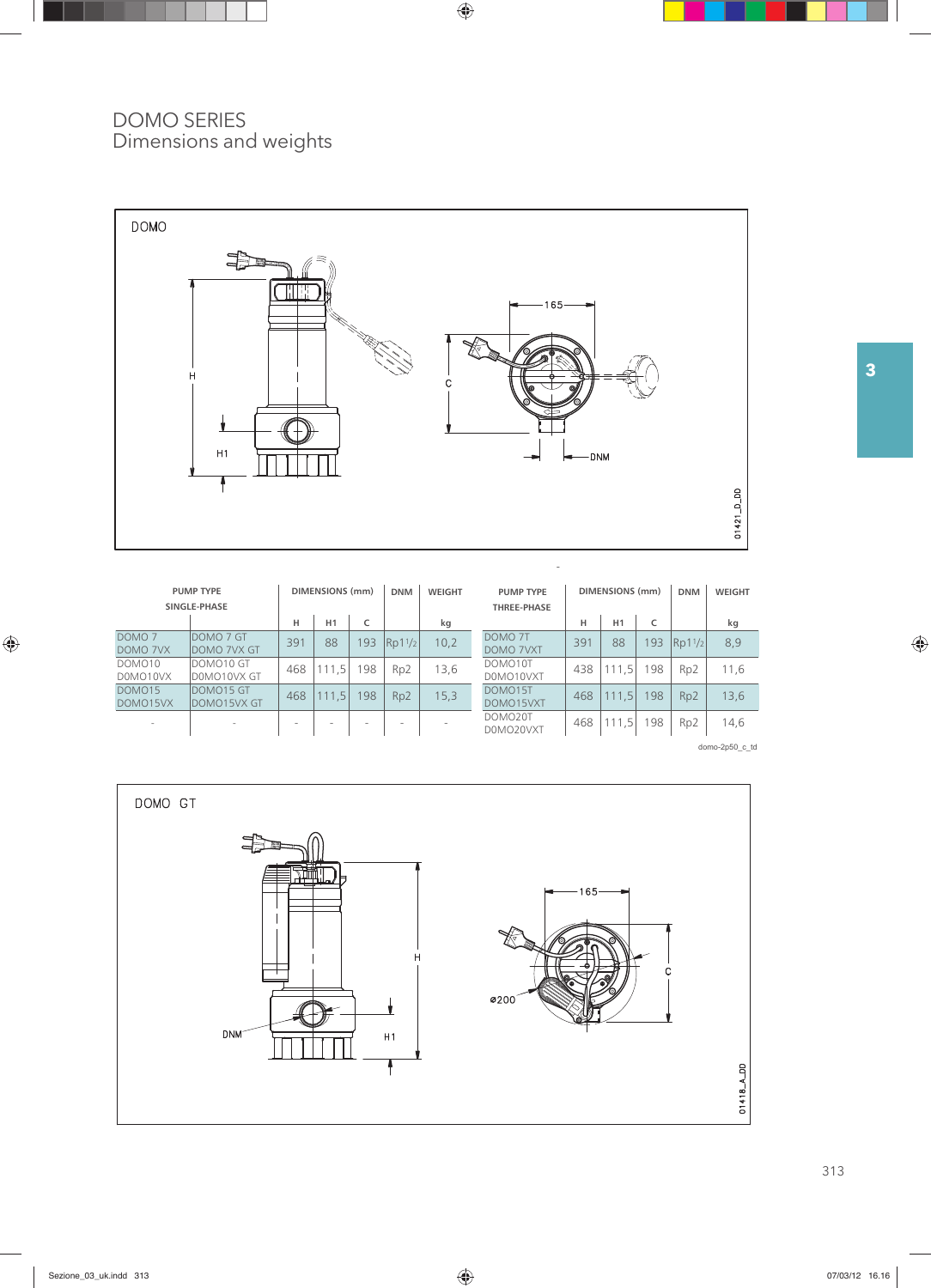## DOMO VX SERIES Operating characteristics at 50 Hz



#### DOMO VX SERIES Hydraulic performance table

| <b>PUMP TYPE</b>                                                                                                                                           |              | <b>RATED</b><br>$Q = DELIVERY$ |         |                                                                       |     |     |     |      |     |      |            |     |     |     |     |
|------------------------------------------------------------------------------------------------------------------------------------------------------------|--------------|--------------------------------|---------|-----------------------------------------------------------------------|-----|-----|-----|------|-----|------|------------|-----|-----|-----|-----|
|                                                                                                                                                            | <b>POWER</b> |                                | l/min   |                                                                       | 80  | 100 | 150 | 175  | 200 | 225  | 260        | 300 | 400 | 450 | 550 |
|                                                                                                                                                            |              |                                | $m^3/h$ | 0                                                                     | 4,8 | 6   | 9   | 10,5 | 12  | 13,5 | 15,6       | 18  | 24  | 27  | 33  |
|                                                                                                                                                            | kW           | HP                             |         | $H = TOTAL HEAD IN COLUMN OF WATER (METRES)$                          |     |     |     |      |     |      |            |     |     |     |     |
| DOMO 7VX(T)                                                                                                                                                | 0.55         | 0.75                           |         | 9.1                                                                   |     | 6.6 | 5.1 | 4,4  | 3.7 | 3.0  | 2.0        |     |     |     |     |
| DOMO 10VX(T)                                                                                                                                               | 0.75         |                                |         |                                                                       | . З |     | 6.7 | 6.5  | 6.2 | 5.9  | 5.4        | 4.8 | 3.1 |     |     |
| DOMO 15VX(T)                                                                                                                                               | 1.1          | 1.5                            |         | 9.1                                                                   | 8.8 | 8.6 | 8,3 | 8.0  | 7.8 | 7,5  | $\prime$ . | 6.5 | 4.8 | 3.7 |     |
| DOMO 20VXT                                                                                                                                                 | .5           |                                |         | 10,2<br>9,7<br>9.5<br>9,9<br>10,5<br>9,1<br>8.6<br>10.6<br>11.0<br>6. |     |     |     |      |     |      |            |     |     | 3,8 |     |
| These performances are valid for liquids with density $p = 1.0$ kg/dm <sup>3</sup> and kinematic viscosity $v = 1$ mm <sup>2</sup> /s.<br>domovx-2p50 a th |              |                                |         |                                                                       |     |     |     |      |     |      |            |     |     |     |     |

nese performances are valid for liquids with density  $\rho = 1.0 \text{ kg/dm}^3$  ar ity

## Electrical data

| <b>PUMP TYPE</b>                  | <b>INPUT</b> | <b>INPUT</b>   | <b>CAPACITOR</b> | <b>PUMP TYPE</b>   | <b>INPUT</b> | <b>INPUT</b>    | <b>INPUT</b>     |
|-----------------------------------|--------------|----------------|------------------|--------------------|--------------|-----------------|------------------|
|                                   | POWER*       | CURRENT*       |                  |                    | POWER*       | <b>CURRENT*</b> | <b>CURRENT*</b>  |
| SINGLE-PHASE                      |              | 220-240 V      |                  | <b>THREE-PHASE</b> |              | 220-240 V       | 380-415 V        |
|                                   | kW           | $\overline{A}$ | uF / 450 V       |                    | kW           | $\overline{A}$  | A                |
| DOMO 7VX                          | 0.79         | 3.91           | 16               | DOMO 7VXT          | 0.71         | 2.56            | 1.48             |
| DOMO 10VX                         | 1.15         | 5.88           | 22               | DOMO 10VXT         | 1.10         | 4.09            | 2.36             |
| DOMO 15VX                         | 1.36         | 6.11           | 30               | DOMO 15VXT         | 1.26         | 4.31            | 2.49             |
| $\overline{\phantom{a}}$          |              |                |                  | DOMO 20VXT         | 1.74         | 6.22            | 3.59             |
| *Maximum value in specified range |              |                |                  |                    |              |                 | domovx-2p50 a te |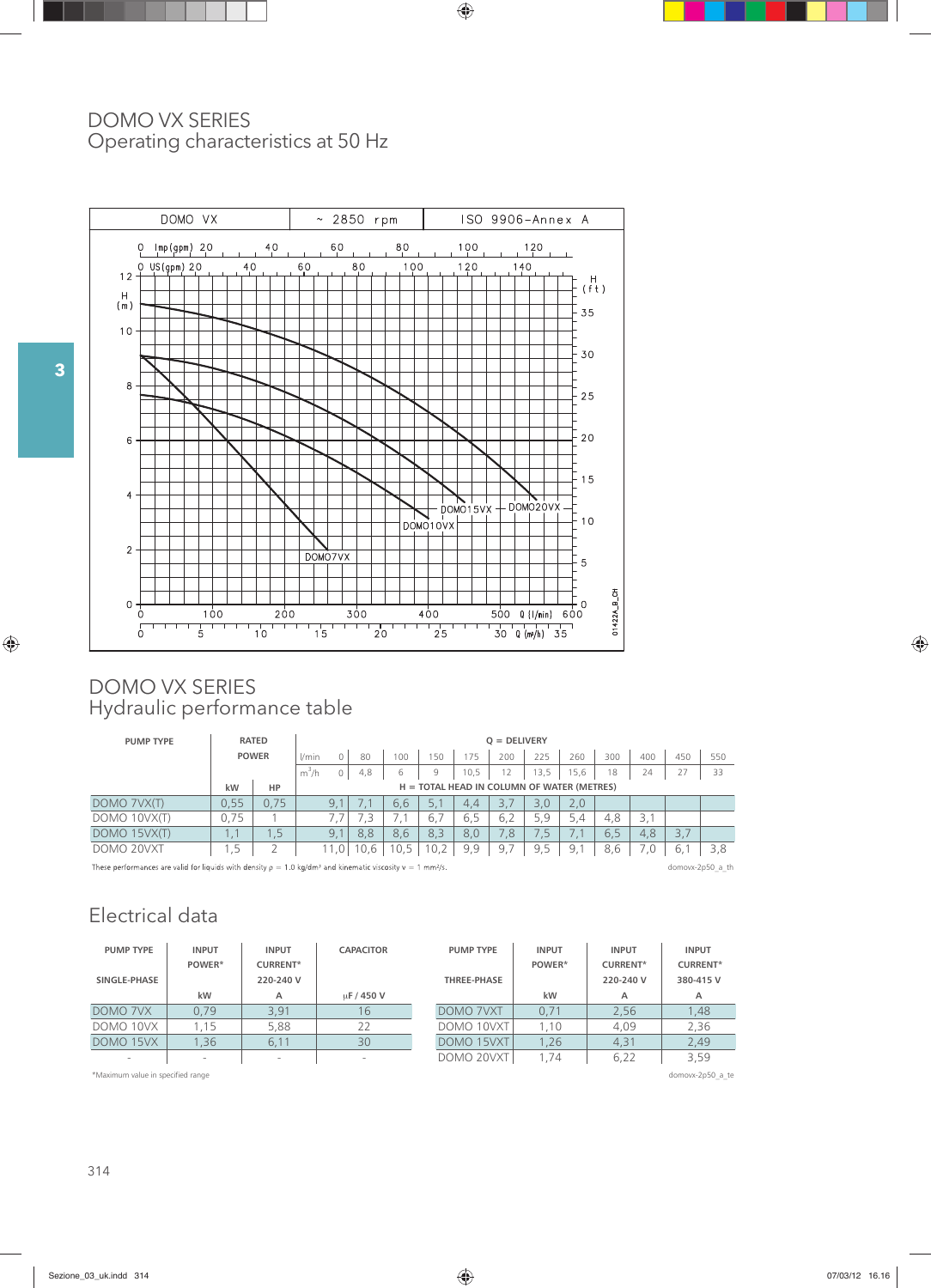### DOMO GRI SERIES Operating characteristics at 50 Hz



## DOMO GRI SERIES Hydraulic performance table

| <b>PUMP TYPE</b>                                                                                                                                                   |              | <b>RATED</b><br>$Q = DELIVERY$ |         |                                         |      |    |      |      |      |      |      |      |     |      |
|--------------------------------------------------------------------------------------------------------------------------------------------------------------------|--------------|--------------------------------|---------|-----------------------------------------|------|----|------|------|------|------|------|------|-----|------|
|                                                                                                                                                                    | <b>POWER</b> |                                | l/min   |                                         |      | 30 | 40   | 50   | 60   | 70   | 80   | 90   | 100 | 110  |
|                                                                                                                                                                    |              |                                | $m^3/h$ |                                         | 0,9  | ,8 | 2,4  |      | 3,6  | 4,2  | 4,8  | 5,4  | 6   | 6,6  |
|                                                                                                                                                                    | kW           | HP                             |         | $H = TOTAL HEAD METRES COLUMN OF WATER$ |      |    |      |      |      |      |      |      |     |      |
| (SG)<br>DOMO GRI 11<br>DOMO GRI                                                                                                                                    |              | 1.5                            |         | 25,0                                    | 23.5 |    | 20,5 | 19,3 | 18,0 | 16,6 | 15,2 | 13,5 |     | -9,5 |
| These performances are valid for liquids with density $\rho = 1.0$ kg/dm <sup>3</sup> and kinematic viscosity $v = 1$ mm <sup>2</sup> /s.<br>domo-gri-2p50-en a th |              |                                |         |                                         |      |    |      |      |      |      |      |      |     |      |

Electrical data

| <b>PUMP TYPE</b> | <b>RATED</b> | <b>ABSORBED</b> | <b>CAPACITOR</b> | <b>PUMP TYPE</b> | <b>RATED</b> | <b>ABSORBED</b> | <b>ABSORBED</b> |
|------------------|--------------|-----------------|------------------|------------------|--------------|-----------------|-----------------|
|                  | POWER*       | CURRENT*        |                  |                  | POWER*       | CURRENT*        | CURRENT*        |
| SINGLE-PHASE     |              | 220-240 V       |                  | THREE-PHASE      |              | 220-240 V       | 380-415 V       |
|                  | kW           | А               | uF / 450 V       |                  | kW           | А               | А               |
|                  |              |                 |                  |                  |              |                 |                 |
| DOMO GRI 11 (SG) | .50          | 6.84            | 30               | DOMO GRI 11 T    | .39          | 4.55            | 2.63            |

Black and white technical books available see www.lowara.it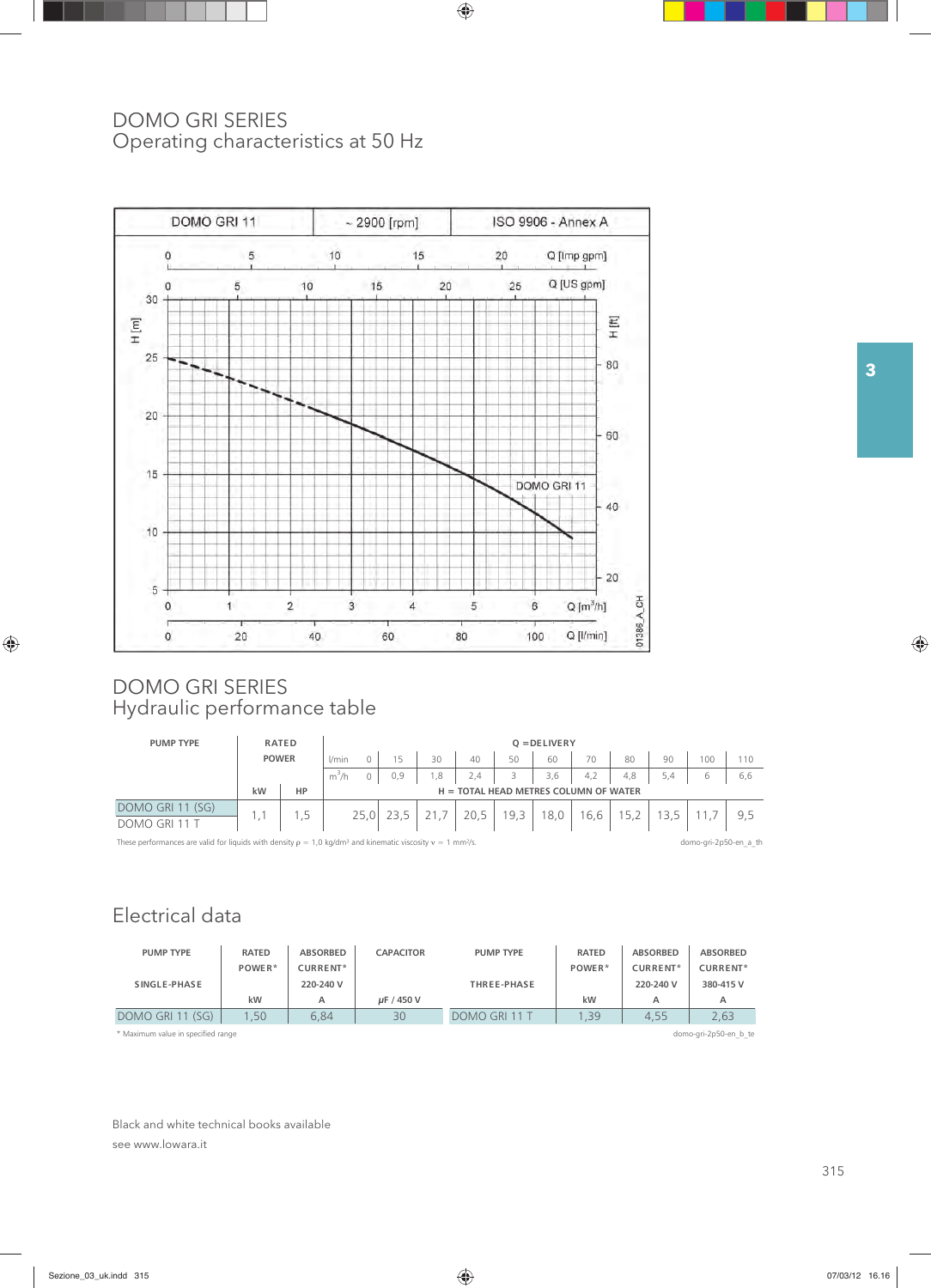#### DOMO SERIES Installation examples



| <b>PUMP TYPE</b>   | DIMENSIONS(mm)           |     |                |                |     |     |     |        |  |  |
|--------------------|--------------------------|-----|----------------|----------------|-----|-----|-----|--------|--|--|
|                    |                          | н   | H <sub>2</sub> | H <sub>3</sub> |     | 11  | 12  | А      |  |  |
| DOMO 7 - DOMO 7 GT | IDOMO 7VX - DOMO 7VX GT  | 391 | 375            | 155            | 420 | 275 | 145 | 225    |  |  |
| DOMO10 - DOMO10 GT | IDOMO10VX - DOMO10VX GT  | 468 | 420            | 155            | 495 | 350 | 145 | 255    |  |  |
| DOMO15 - DOMO15 GT | IDOMO15VX - DOMO15VX GT  | 468 | 420            | 155            | 495 | 350 | 145 | 255    |  |  |
| DOMO GRI 11        | $\overline{\phantom{a}}$ | 446 | 400            | 135            | 508 | 350 | 158 | $\sim$ |  |  |



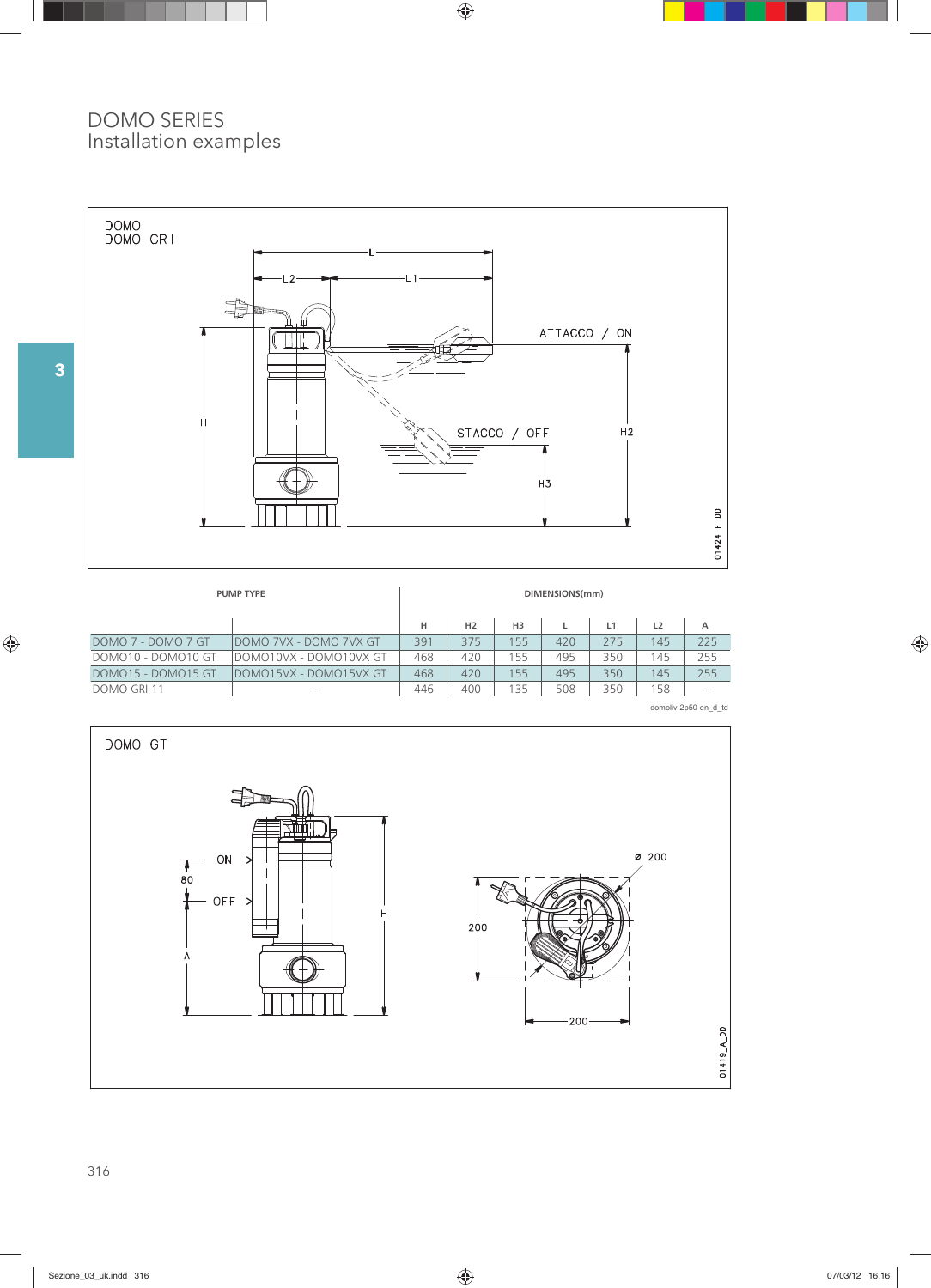#### DOMO GRI SERIES Dimensions and weights



| <b>PUMP</b>      | <b>WEIGHT</b> |
|------------------|---------------|
| <b>TYPE</b>      | kq            |
| DOMO GRI 11 (SG) | 19 (18.8)     |
| DOMO GRI 11 T    | 18,3          |
|                  |               |

domo-gri-en\_a\_td